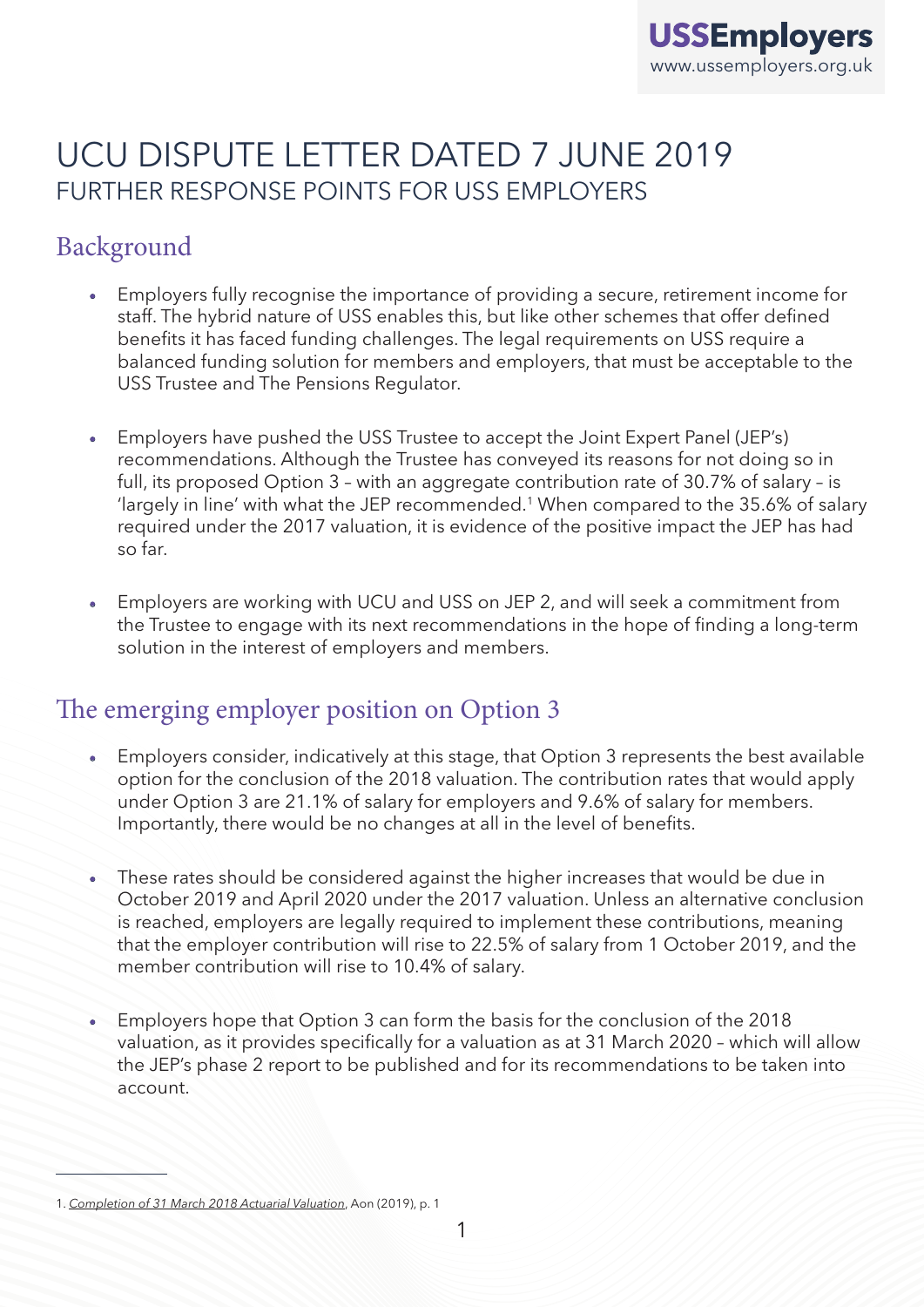- The two other options proposed by the Trustee received little or no support from employers, with employers instead wishing to focus at this stage on a conclusion to the valuation in line with Option 3.
- Although indicatively supported, employer contributions of 21.1% of salary is beyond the levels considered sustainable in the long term given competing priorities. Contributions at this level could only potentially be acceptable to employers on the condition that there is an early opportunity for stakeholders to address issues relating to the longer-term sustainability of the scheme following the JEP phase 2 report, and through the outcome of the 2020 valuation. Paying contributions over the short term at this level is the commitment employers are prepared to make in this valuation cycle to maintain the current level of pension benefits for their staff.
- Employers have confirmed they are willing to further explore Option 3, but need fuller details, including on the assumptions that would underpin the approach, and also the nature (and detail) of the requirements sought by the Trustee relating to covenant.
- Employers are mindful that Option 3 provides for lower contributions for this valuation period, and from 1 October 2021 the overall contribution will rise from 30.7% of salary to 34.7% of salary. This emphasises the need for discussions regarding the longer-term sustainability of USS, which will be enabled by the JEP's phase 2 recommendations.

#### The impact of Option 3 on members and employers

If the 2018 valuation is concluded under Option 3, the 2017 valuation increases will be superseded. This means that:

*• The average scheme member will pay £362 less in contributions per year for the same level of benefits if Option 3 is implemented instead of the planned 1 October 2019 increases, and £815 less per year than the planned 1 April 2020 increases.* 

Contributions of 9.6% of salary would supersede the 10.4% due at 1 October 2019, and 11.4% due at April 2020.

*• Employers will be committing to pay an extra £250 million per annum into the scheme (a 3.1% of salary increase in the employer contribution).*

This is equivalent to approximately 5,500 average-full time roles<sup>2</sup>, and compares to the c. £500 million extra employers would collectively need to pay per year as of April 2020 under the 2017 valuation increases.

*• Every extra 1% of salary employers pay into USS costs c. £80 million.*

This is equivalent to 1,760 average full-time roles.

<sup>2.</sup> The average salary of a USS member as at 31 March 2017 was £42,659, which updated by an increase of 3% per annum equates to £45,256 as at 31 March 2019 – this was used in the calculation of the salary for an 'average full-time role'.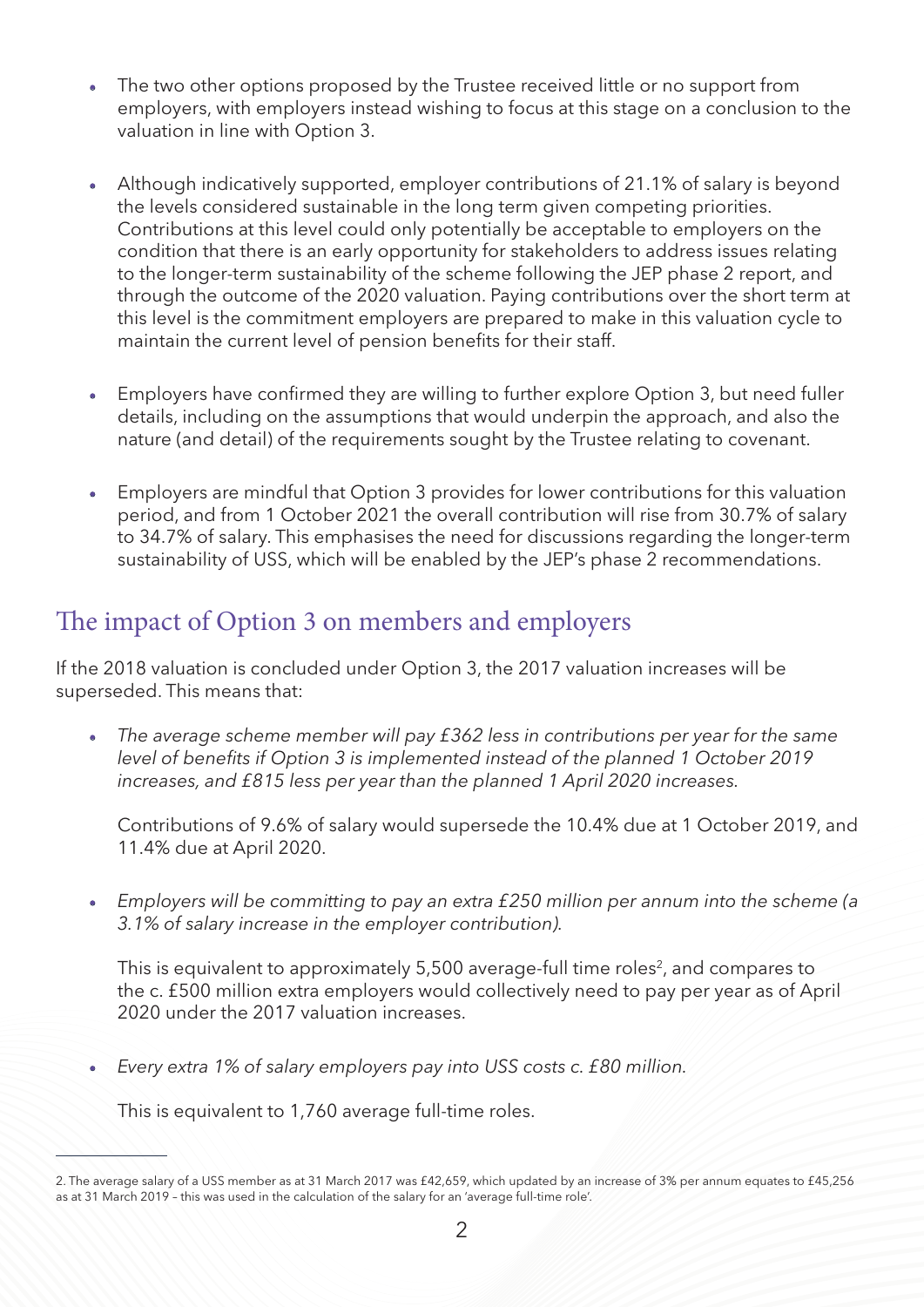#### Why employers cannot meet the demands made in UCU's letter

- If employers were to reject all the options proposed by the USS Trustee, there would be delays to the completion of the 2018 valuation. As a result, the October and April increases under the 2017 valuation would be virtually guaranteed due to time pressures.
- In the absence of a decision on the 2018 valuation outcome, it is likely that the USS Trustee will conclude the valuation in a manner that it deems appropriate, which could be in line with Option 1 – contributions of an aggregate of 33.7% of salary with increases split 35:65 between members and employers. This would result in rates of 10.7% of salary for members, and 23% for employers. This risks derailing the progress the JEP has made so far, and its planning regarding JEP phase 2.
- The Pensions Regulator (TPR) has made it clear that it would have concerns and likely questions regarding a outcome in line with Option 3 which provides for contributions of 30.7% of salary – and while the USS Trustee has yet to respond to the TPR letter – it is clear that Option 3 would lie at (or perhaps beyond, based on TPR's initial comments) the very limit of acceptability. It is therefore completely unrealistic to expect the USS Trustee to contemplate going further and submitting a valuation that delivers combined contributions of 26% with no changes to benefits.
- It is also completely unrealistic to expect employers to 'commit to uphold the level of contributions no higher than 26%'. As the 2017 valuation has been filed with the Regulator, refusing to pay additional contributions would be unlawful and would provoke legal action, and indeed more broadly the power to decide the contribution rate within USS rests with the USS Trustee, subject to consultation. In short, there would be no legal basis upon which employers could make such a commitment.
- The default position in the agreed scheme rules in the absence of an alternative decision is to share contribution increases 35:65 between members and employers, and this is both reasonable and justifiable (see below). Contribution rates are set in the 2017 valuation schedule of contributions and cannot now be altered.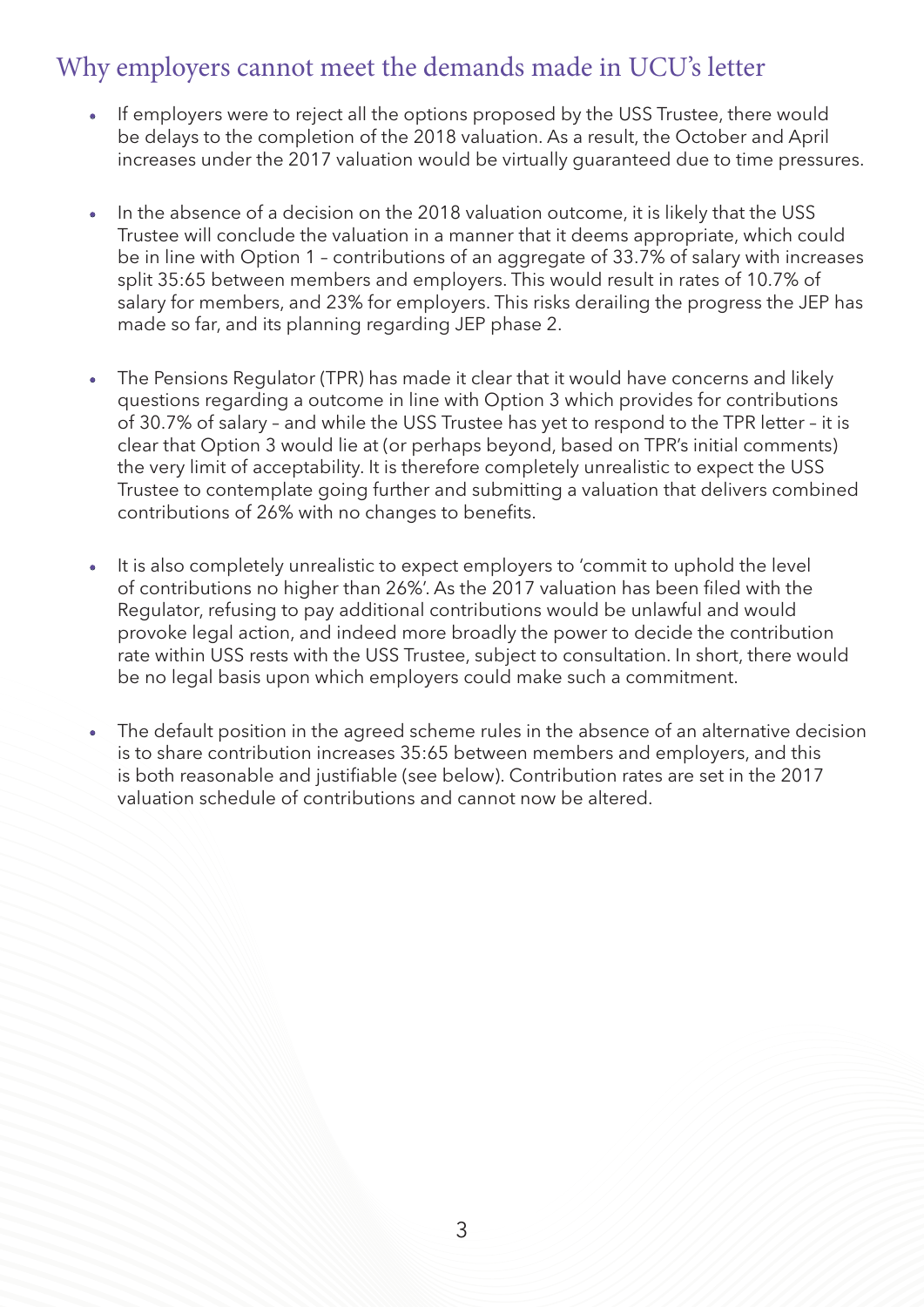#### It is unreasonable to expect employers to pay the full cost of any additional contributions increases

- The 35:65 cost sharing formula was decided on by the Joint Negotiating Committee in 2011 and is embedded in the scheme as the default basis on which increased costs should be shared.
- The JEP's first report recommendations supported by UCU were designed around any increases being shared 35:65 between members and employers. Scheme members should note that the JEP based their recommended solution on estimates of USS' numbers, suggesting it was just one example of 'a number of different paths the Trustee could take to reduce the contribution rate to below 30%'.3
- Employers are already saying they would commit a further £250 million per annum over the next two years to maintain the current level of benefits while the JEP 2 completes it work and allows stakeholder to jointly address the future of the scheme. For many employers this level of contribution is already beyond what is considered sustainable, and to expect employers to pay the employee share too is simply not realistic.

<sup>3.</sup> *[Report of the Joint Expert Panel](http://www.ussjep.org.uk/files/2018/09/report-of-the-joint-expert-panel.pdf)* (2018), p. 63